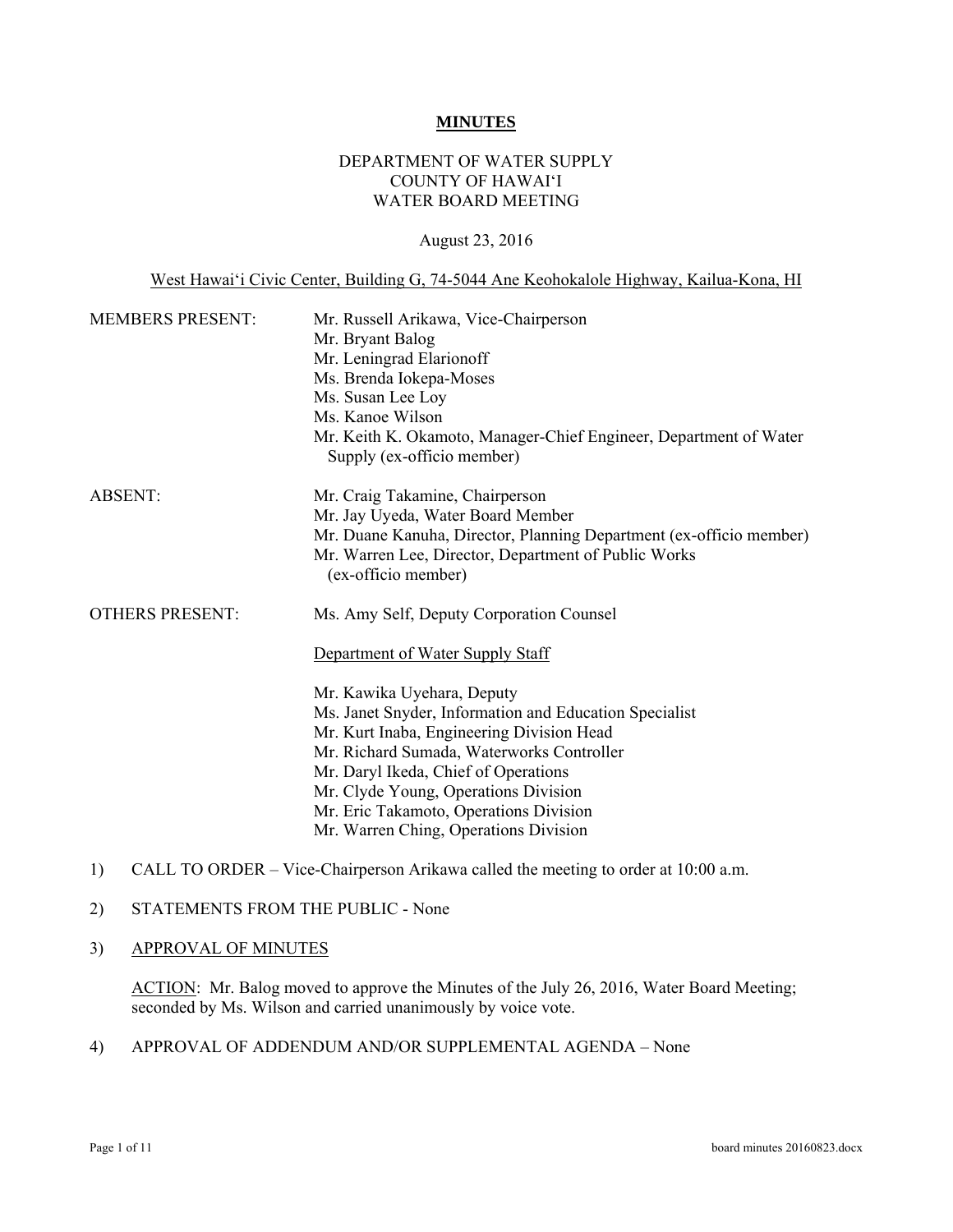### 5) SOUTH HILO:

### A. **JOB NO. 2014-1009, PANA'EWA WELL A REPAIR – TIME EXTENSION:**

The contractor, Derrick's Well Drilling and Pump Services, LLC, is requesting a contract time extension of 30 calendar days because the Department of Water Supply (Department) requested that they suspend their work of repairing Pana'ewa Well A while the Department completed repairs on the starting equipment that failed for Pana'ewa Well B. Staff has reviewed the request and is recommending approval of 14 calendar days, because that was the time required to repair the starting equipment for Pana'ewa Well B and was beyond the control of the Contractor.

The recommendation was for the Board to approve a contract time extension of 14 calendar days to Derrick's Well Drilling and Pump Services, LLC, for JOB NO. 2014-1009, PANA'EWA WELL A REPAIR. If approved, the contract completion date will be revised from August 31, 2016, to September 14, 2016.

MOTION: Ms. Iokepa-Moses moved for approval of the recommendation; seconded by Ms. Wilson.

The Manager-Chief Engineer stated that he had been recently informed that the fourteen (14) days should be **replaced by twenty (20) calendar days**. As described in the write-up, it was due to the Department's request that the contractor suspend their work while the Department did some work on Pana'ewa Well B. The Department will wrap up the work within that 20-calendar day time period, thus allowing the contractor to return to work on Pana'ewa Well A. Instead of the thirty (30) days that they requested, the actual impact to the contractor is twenty (20) calendar days. **That would change the revised completion date to September 20, 2016.** 

MOTION TO AMEND/ACTION: Ms. Iokepa-Moses moved to amend the Motion to reflect a contract time extension of twenty (20) calendar days, and to revise the completion date to September 20, 2016; seconded by Ms. Wilson. Amended Motion was carried unanimously by voice vote.

#### 6) NORTH KOHALA:

#### A. **RESOLUTION NO. 2016-04 PROVIDING FOR THE ACQUISITION OF PRIVATE PROPERTY AND AN EASEMENT SITUATE IN THE DISTRICT OF NORTH KOHALA, TAX MAP KEY (3) 5-3-004:001 FOR A WELL SITE, STORAGE AND TRANSMISSION WATERLINE IMPROVEMENTS:**

Resolution No. 2016-04 is for acquisition of private property and an easement that are identified as a portion of Tax Map Key (3) 5-3-004:001 for the Hala'ula Well and 0.5-MG Reservoir project, which includes, but not limited to, outfitting an existing exploratory well to a production well, construction of a 0.5-MG reservoir, and installation of a transmission waterline.

The Manager-Chief Engineer recommended that the Water Board adopt Resolution No. 2016-04, subject to the approval of Corporation Counsel.

MOTION: Mr. Elarionoff moved for approval of the recommendation; seconded by Ms. Wilson.

The Manager-Chief Engineer reported that this involves a well that the Department would like to construct in Kohala, known as the Hala'ula Well. For the past several years, the Department has been trying to come to a mutually-agreeable solution to the land acquisition, and is still hopeful. However,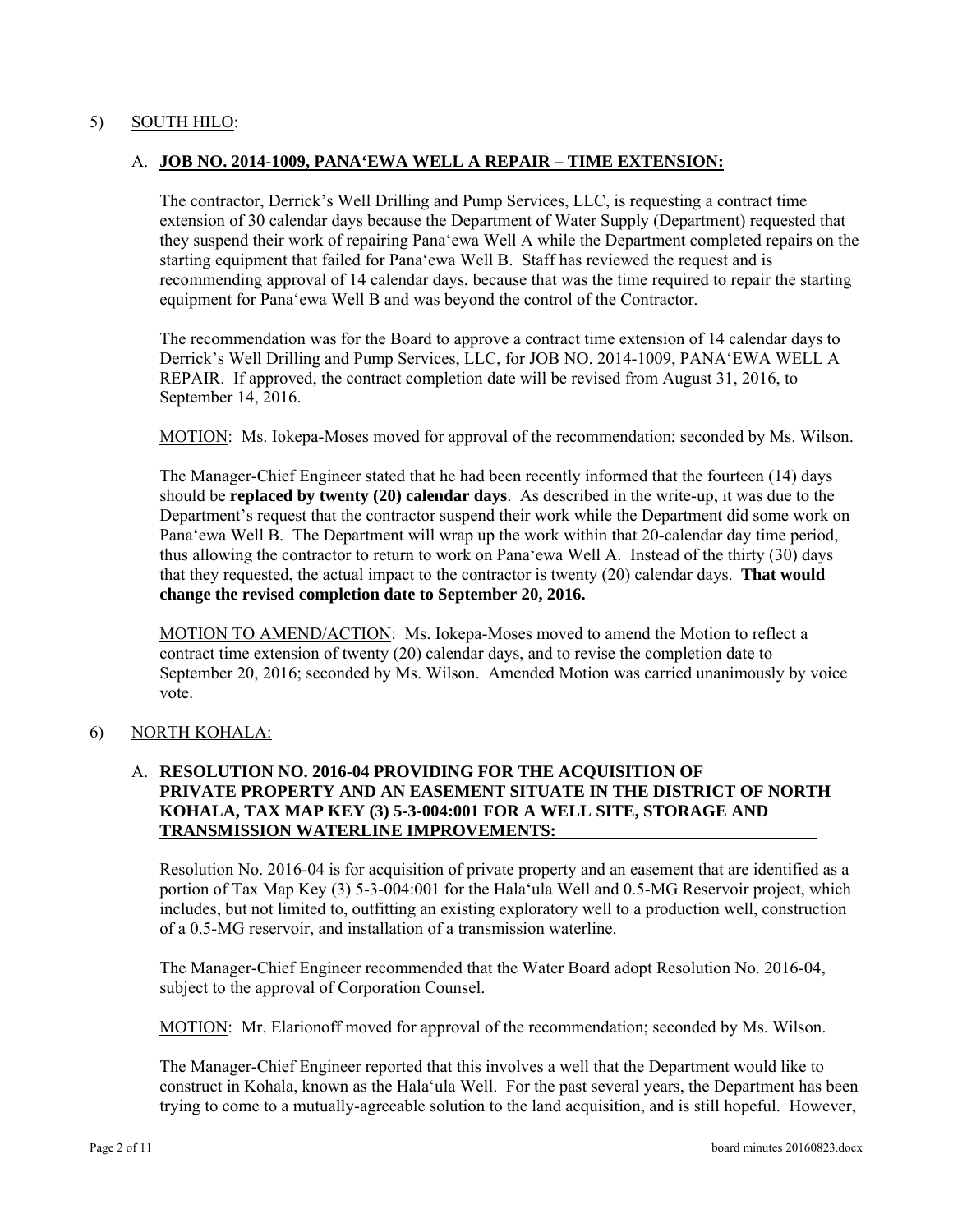at this point the Department thinks it is prudent to initiate this Resolution process, so it can exercise its authority to acquire the property in a non-mutually agreeable method, otherwise known as condemnation. This is typically the last resort; however, the Department would like to work together with the landowner. The Department's representative from Corporation Counsel is working together with the landowner's representative, currently, to see if they can iron out the last details to ensure that both sides are okay on terms. If not, this Resolution is needed for the Department to proceed along the other path.

Vice-Chairperson Arikawa recalled this being brought to the Board a couple of years ago, and had thought it was a done deal already.

The Manager-Chief Engineer said it could have been when Mr. Shiro Takata came in front of the Board. The Department wants to move on and get this project actually moving forward. It is for the benefit of the community overall.

In response to Mr. Elarionoff's question of what the hang-up is, the Manager-Chief Engineer replied that the landowner, previously Surety Kohala, and the Department had an understanding that the Department was pursuing this. The Department had a construction right-of-entry, it had drilled an exploratory well, and had tested it to make sure it was a viable source. However, in the meantime, Surety sold the property to another private entity. Apparently, that understanding was not conveyed to them. When it came time for the Department to pursue this next phase, which is outfitting the well, putting in a tank, etc., the other party was not aware that it had these plans in place all this time. The Department did an appraisal, but they did not like that one, so the other party did their own appraisal, which was not acceptable for various reasons. The main reason was they wanted market rate for an undevelopable, or non-conforming, lot. It was only sized to accommodate a government infrastructure.

Mr. Inaba added that it was sized to accommodate a public utility, and that is the only way it can be subdivided.

The Manager-Chief Engineer stated that it is non-compliant, because it does not have the lot size for the zoning in the area. The other party tried to do an appraisal based on selling it as a market value lot. The Department said no, it was not acceptable, and did a third appraisal, this time with an appraiser who had the certification to proceed with this condemnation process. That is where it stands at this point.

Ms. Self reported that right now, she and the Department are working out the language for the Grant of Easement (GOE) for the road, and working out the responsibilities of the parties for maintaining and repairing the road. That is the last detail. It will need to be added into the standard form for a GOE.

Ms. Lee Loy had one thing, maybe food for thought later on. If the properties are sold, it might be ideal to create language in some of those agreements, whereby it is recorded through the Deed process that this source goes with the purchase and sale of the property. It may help in future agreements where the Department is not chasing the new landowner to renegotiate.

The Manager-Chief Engineer replied that the Department had definitely learned from this experience.

In response to Ms. Wilson's question of how much water the Department is looking at from the well to provide for this community, the Manager-Chief Engineer replied it would be 400 gpm.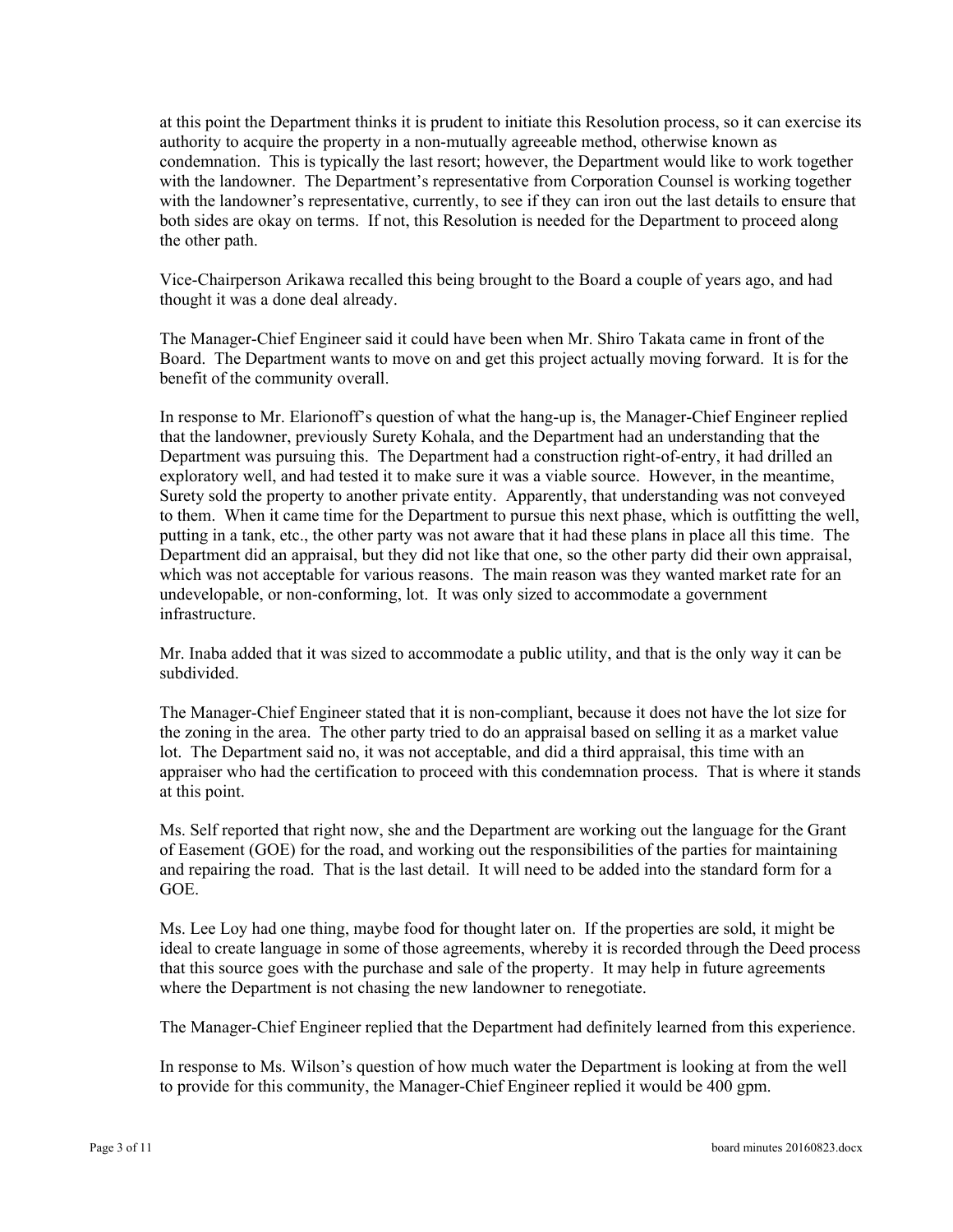Mr. Inaba added that the well is tested up to 700 gpm, or 1 million gallons a day. It can produce up to that.

Vice-Chairperson Arikawa commented that it is a good well.

ACTION: A roll call vote was taken on the Motion to adopt Resolution No. 2016-04. Motion was carried by Ayes: 6 (Mr. Balog, Ms. Lee Loy, Ms. Wilson, Ms. Iokepa-Moses, Mr. Elarionoff, and Vice-Chairperson Arikawa); Nays: 0, and Absent: 2 (Chairperson Takamine and Mr. Uyeda).

# 7) SOUTH KOHALA:

## A. **JOB NO. 2015-1029, PARKER #2 DEEPWELL REPAIR – TIME EXTENSION:**

The contractor, Derrick's Well Drilling and Pump Services, LLC, is requesting a contract time extension of 30 calendar days. Staff has reviewed the request and is recommending approval of 30 calendar days as the contractor had all the materials required to complete the repair work by the project completion deadline; however, due to a change in scope of work for Parker #1, the Department had directed the contractor to use materials from Parker #2 to expedite the completion of repairs at Parker #1. This action caused the contractor the need to reorder materials for Parker #2 and was beyond the control of the contractor.

The Manager-Chief Engineer recommended that the Board approve a contract time extension of 30 calendar days to Derrick's Well Drilling and Pump Services, LLC, for JOB NO. 2015-1029, PARKER #2 DEEPWELL REPAIR. If approved, the contract completion date will be revised from August 2, 2016, to September 1, 2016.

 seconded by Ms. Wilson. MOTION: Ms. Lee Loy moved for approval of the Manager-Chief Engineer's recommendation;

The Manager-Chief Engineer explained that this is another one where the Department initiated a request to the contractor. This one was to utilize materials from the Parker  $\#2$  repair on a Parker  $\#1$ well repair. That resulted in the contractor having to order another material. The Department wanted to expedite Parker #1 so that well was up and running before the Department started putting another repair job in process, as well as wanting to have as many wells up as possible, so as not to postpone the Lālāmilo Windfarm, and to avoid postponing any energy savings to the Department and customers. That was the thought process behind that request. The Department is giving the contractor the 30 days.

Ms. Wilson asked if the contractor is on track to finish by next week.

The Manager-Chief Engineer replied they were.

ACTION: A vote was taken on the Motion. Motion was carried unanimously by voice vote.

#### 8) NORTH KONA:

# A. **JOB NO. 2016-1049, KAHALU'U BOOSTERS A, B & D REPAIR:**

This project consists of replacing the existing booster pumps, discharge heads, motors, and appurtenant materials; chlorination and testing of the booster pump assemblies; and replacement of above-ground discharge piping assembly.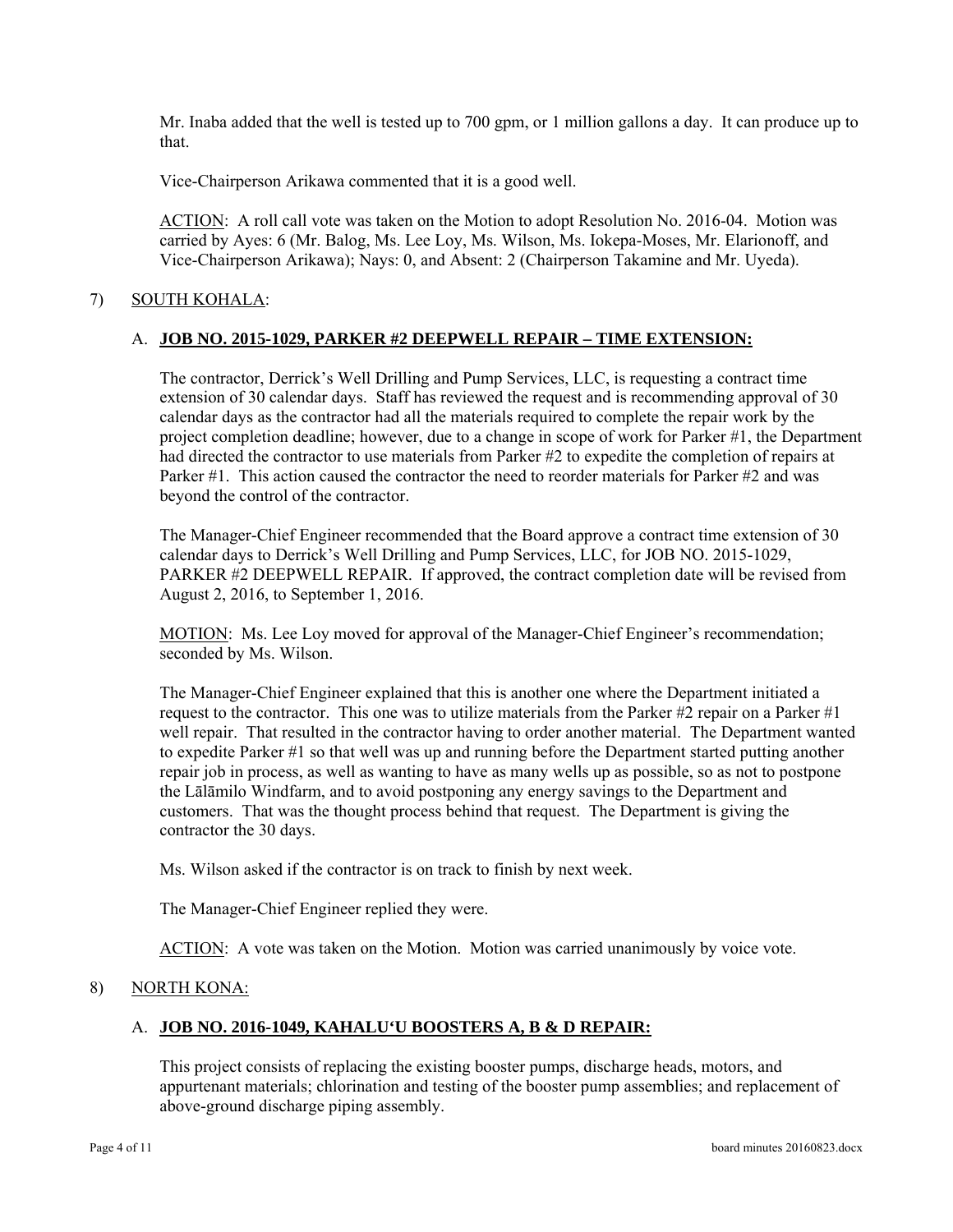Bids for this project were opened on August 11, 2016, at 2:00 p.m., and the following are the bid results:

| Bidder                                             | <b>Adjusted Bid Amount (for</b><br><b>Bid Amount</b><br>purposes of bid award)* |              |
|----------------------------------------------------|---------------------------------------------------------------------------------|--------------|
| Beylik Drilling & Pump<br>Service, Inc.            | \$250,150.00                                                                    | \$237,642.50 |
| Derrick's Well Drilling $\&$<br>Pump Services, LLC | \$298,000.00                                                                    | N/A          |

\*Bids were adjusted (for the purpose of award) to provide credits for participation in the State Apprenticeship Program, in accordance with Hawaiʻi Administrative Rules.

#### Project Costs:

| 1) Low Bidder (Beylik Drilling & Pump Service, Inc.) |                    | \$250,150.00 |
|------------------------------------------------------|--------------------|--------------|
| 2) Construction Contingency (10%)                    |                    | 25,000.00    |
|                                                      | <b>Total Cost:</b> | \$275,150.00 |

Funding for this project will be from DWS's CIP Budget under Pump Replacement. The contractor will have 210 calendar days to complete this project. The Engineering estimate for this project was \$289,000.00.

The Manager-Chief Engineer recommended that the Board award the contract for JOB NO. 2016-1049, KAHALUʻU BOOSTERS A, B & D REPAIR, to the lowest responsible bidder, Beylik Drilling & Pump Service, Inc., for their bid amount of \$250,150.00, plus \$25,000.00 for construction contingency, for a total contract amount of **\$275,150.00.** It is further recommended that either the Chairperson or the Vice-Chairperson be authorized to sign the contract, subject to review as to form and legality of the contract by Corporation Counsel.

MOTION: Ms. Iokepa-Moses moved for approval; seconded by Ms. Wilson.

The Manager-Chief Engineer explained that this is a straight forward booster repair, but Derrick's Well Drilling & Pump Services, LLC (Derrick's), has submitted a letter requesting a protest. His understanding of the Hawai'i Revised Statutes (HRS) and Hawai'i Administrative Rules is that they can protest an award. Therefore, his understanding is if the Water Board makes an award today, then that is what this protest letter will be applied to (i.e., protest of the award). After that, the Department will have to put the brakes on, and cannot execute the contract until this protest letter is dealt with. He wanted to make sure the Board is aware of that. If the Board chooses to recommend approval of this award to Beylik Drilling & Pump Service, Inc. (Beylik), the Department will then have to take Derrick's protest letter, and address that before moving on to execute the contract with Beylik. It could go either way, and the Department may need to come back to the Board, depending on its review of this protest.

Vice-Chairperson Arikawa asked what they are protesting.

The Manager-Chief Engineer stated that his understanding is that they need to protest an *actual* action, so it would be a protest of the award of the contract to Beylik.

Vice-Chairperson Arikawa asked what the contractor's issue is, or if it was not relevant at this point.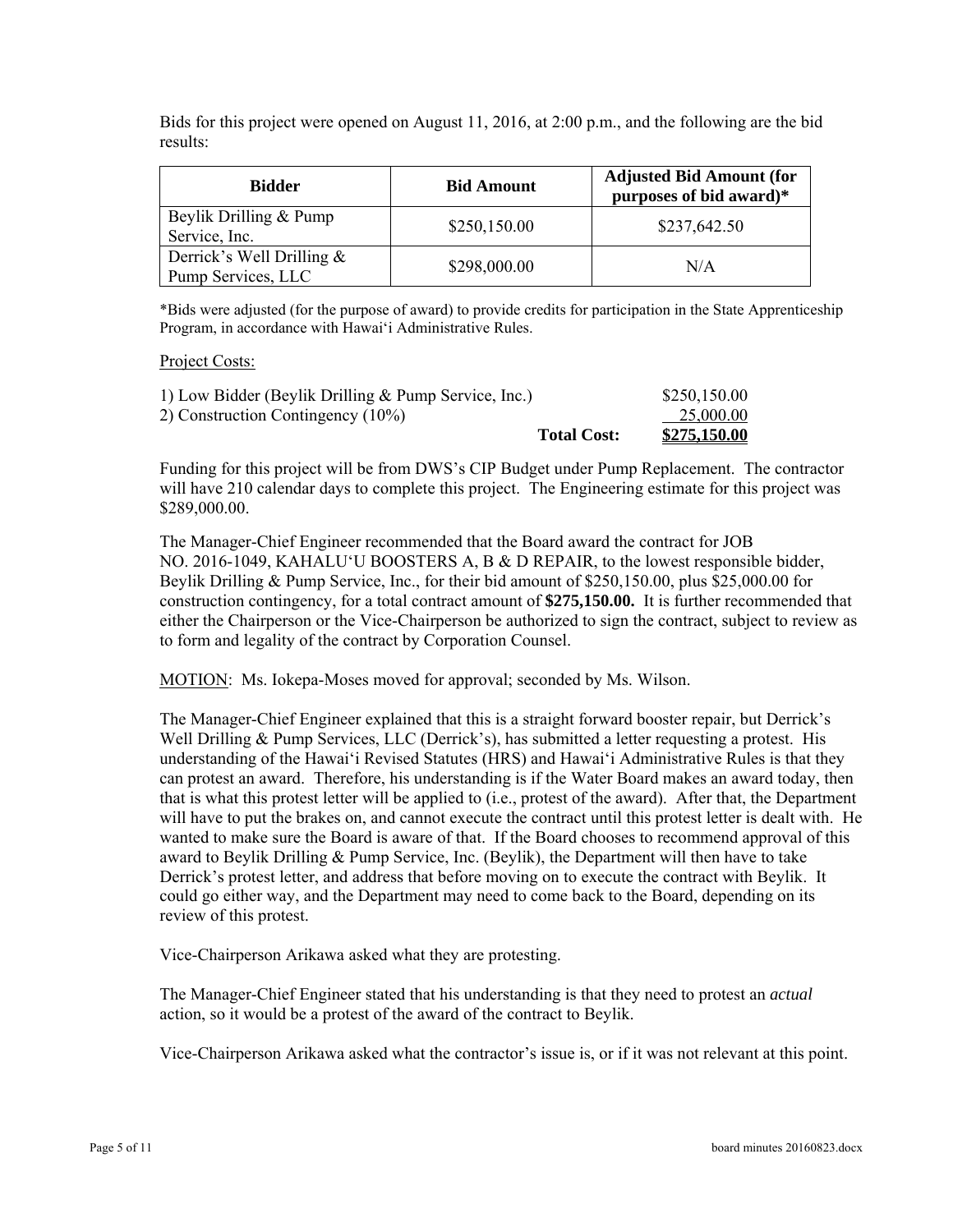The Manager-Chief Engineer stated that his understanding of the HRS is that there are two instances where you can protest, which are pre-opening of bids, and post-award. This is in the in-between phase. Bids were opened, and the Department is here before the Board asking to award it to Beylik. There is really nothing to protest yet. If the Board chooses not to award it to Beylik, there is really nothing to protest.

Mr. Balog asked the Manager-Chief Engineer if, from what he has seen and from his perspective, the Department would want to address some of the concerns, and rebid the job.

The Manager-Chief Engineer replied that it is not the intent to rebid the job. Based on the reasons that are in the letter that was mailed in already, the Department's preliminary review assessment is that their protest is unfounded. He thinks it is appropriate to award to Beylik.

Ms. Self added that they did not provide any evidence to support what they were protesting. Some of the case laws that she has read show that one of the requirements is they have to provide evidence, and cannot just say they had been told something.

The Manager-Chief Engineer stated that they were told by a pump manufacturer that they could only guarantee 76 percent efficiency, but the bid specifications required 77 percent. Apparently, this same pump manufacturer indicated to Beylik a different and higher efficiency, which was acceptable to the Department. It processed an addendum with an approved substitution request for this pump manufacturer. That is what Beylik used in their bid. Basically, the protest is that the manufacturer could not guarantee them the efficiency, so they questioned their counterparts using that pump manufacturer.

Ms. Self stated that if the manufacturer actually said that to them, they could have gotten that in writing from the manufacturer, and submitted it with their letter. They did not do that. Even if they want to follow through with the protest if this gets awarded, they will have to file another protest.

The Manager-Chief Engineer stated that the Department can advise them of that.

Mr. Elarionoff asked for a description of a booster pump and a discharge head.

Mr. Ching, Mechanical Engineer, showed the Board a diagram and explained that a booster pump increases the pressure, which adds flow and moves the water uphill. He showed a cross-section of what you would see underground.

The Manager-Chief Engineer noted that this question has come up in the past, and perhaps it would be better to agendize a presentation to the Board, to give a better understanding of the equipment.

Ms. Lee Loy asked, if she understand correctly, that there was no protest at the bid, or through the bid specification process. Bids were opened and based on the Board's action today; they are trying to keep the door open for a potential protest on the action of the Board.

Ms. Self replied that it is not known what they are going to do, but their protest was premature, because you only have pre-award and post-award. Pre-award is before the bids are opened, whereby they are protesting something that occurred during the bid process. For post-award, the contractor has to wait to see, because they have no idea who is going to be awarded the contract. The Board has not even decided yet. That is why they are premature in their protest. It does not match either one.

Ms. Lee Loy asked about the timing element.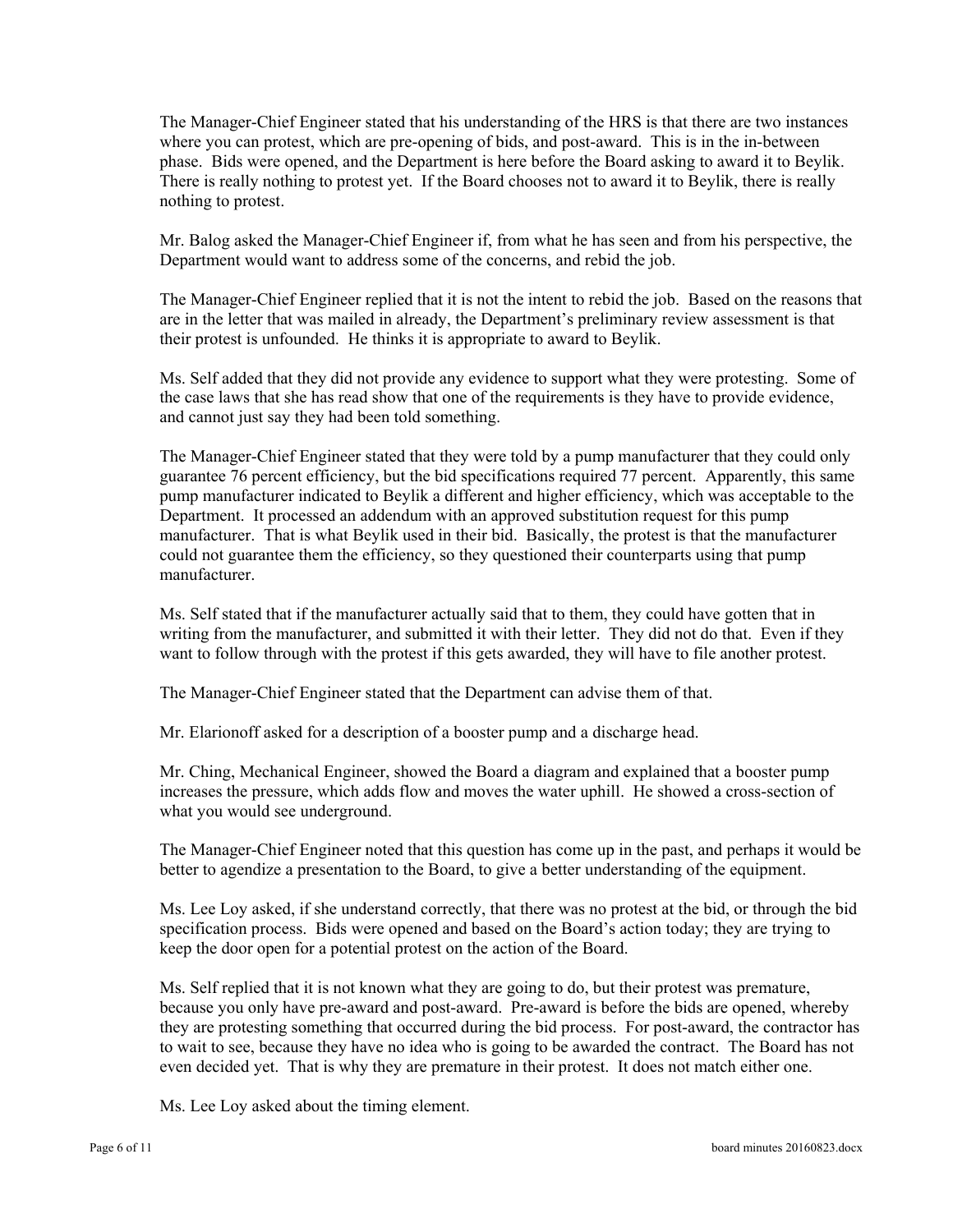Ms. Self stated that they have a very short window of five days to protest.

Ms. Wilson asked if she was hearing correctly that if the Board does award, that is when it could trigger their protest.

Ms. Self replied that was correct. It would give them another opportunity to protest.

Ms. Wilson asked what that process would be.

Ms. Self replied they will have to put up a bond if they are going to protest again. There is a process whereby, if the value of the award is over a certain amount, they have to post a bond.

Vice-Chairperson Arikawa asked for clarification if the Board approves this award, and Derricks protests, they have five days.

Ms. Self replied that they have five days to protest from the date of the award; i.e., from when it is public.

Vice-Chairperson Arikawa asked about the process of the protest and the posting of a bond.

Ms. Self replied that they would need to post a bond. The whole thing about procurement is they do not want to hold up projects. These things move very quickly. Once there is a protest in place, the cases go quickly. They will go to a hearing before the DCCA (Department of Consumer and Corporate Affairs), and there are deadlines. As soon as it is filed with the DCCA, they set a hearing date. It goes really fast.

In response to Ms. Wilson's question of when the Department is projecting to start this project, the Manager-Chief Engineer replied that the typical process is after award. It takes several weeks to actually execute the contract, because of the paperwork and the hands it needs to go through. From there, there is a time period where the Department needs to issue a Notice to Proceed, which is 45 days. Oftentimes, the contractor will request the full 45 days, because it pushes their completion date as far down the line as possible, and gives them time to order materials and mobilize, etc. It is about two to three months after award before the actual Notice to Proceed date is established, sometimes sooner, especially on well repair or booster repair jobs.

ACTION: A vote was taken on the Motion to award this job to the lowest bidder, Beylik Drilling  $\&$ Pump Service, Inc. Motion was carried unanimously by voice vote.

#### 9) MISCELLANEOUS:

#### A. **POWER COST CHARGE:**

Departmental power costs have declined as a result of a decline in Hawai'i Electric Light Company (HELCO) billings for electricity for the Department's wells and pumps. The Department proposes reducing the Power Cost Charge from \$1.70 to \$1.61 per thousand gallons to reflect this decline.

In order to accept public testimony on this change, a Public Hearing shall be scheduled before the new Power Cost Charge is reduced.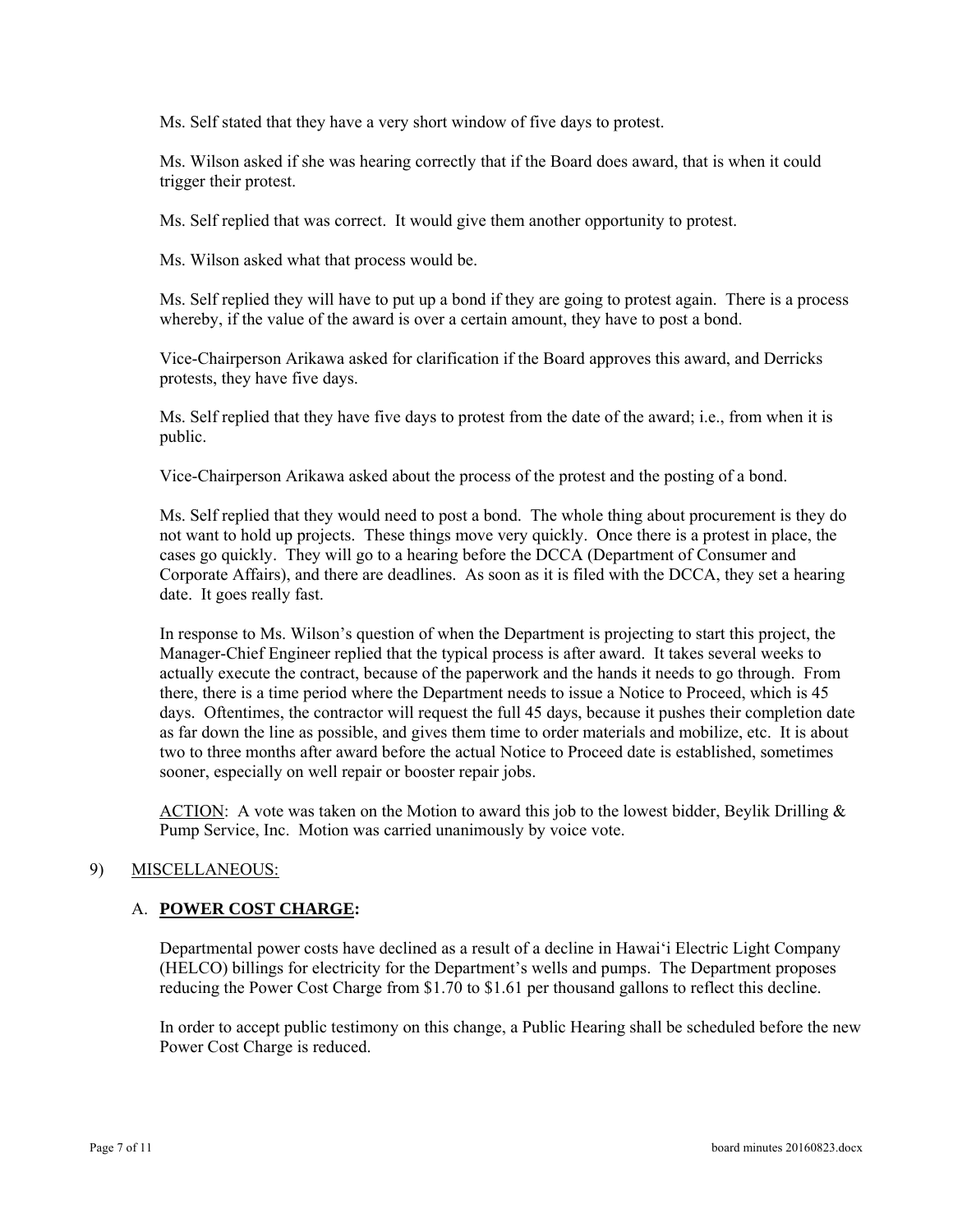The Manager-Chief Engineer recommended that the Board approve holding a Public Hearing on September 27, 2016, at 9:45 a.m., to receive testimony on reducing the Power Cost Charge from \$1.70 to \$1.61, effective October 1, 2016.

 seconded by Ms. Wilson. MOTION: Ms. Lee Loy moved for approval of the Manager-Chief Engineer's recommendation;

The Manager-Chief Engineer recapped that the Department is asking Board approval to hold a public hearing in order to put the reduced Power Cost Charge into effect, thus passing it along to the customers.

Vice-Chairperson Arikawa mentioned that he had just heard on the news this morning that the price of oil is going up.

The Manager-Chief Engineer stated that the Department is tracking it regularly, so every two months, an assessment is done. If it goes up, the Department will be back in front of the Board.

Mr. Elarionoff asked what the savings would be to an average customer.

The Manager-Chief Engineer replied it would be about \$1.80 per billing cycle.

 9:45 a.m. Motion was carried unanimously by voice vote. ACTION: A vote was taken on the Motion to hold a Public Hearing on September 27, 2016, at

### B. **UPDATE RE: NATIONAL PARKS SERVICE'S PETITION TO DESIGNATE KEAUHOU AQUIFER AS A GROUND WATER MANAGEMENT AREA:**

No report.

# C. **EXECUTIVE SESSION RE: NATIONAL PARKS SERVICE'S PETITION TO DESIGNATE KEAUHOU AQUIFER AS A GROUND WATER MANAGEMENT AREA:**

No report.

# D. **MONTHLY PROGRESS REPORT**:

The Manager-Chief Engineer mentioned the Pi'ihonua-Kūkūau project in South Hilo. The Department recently held a public informational meeting out at the project site. There was a terrific turnout of 62, according to Ms. Snyder. The Manager-Chief Engineer stated that the Department wanted to give the community a heads up on what was happening construction-wise, and what to expect as this project moves forward. The Department received terrific questions, and hopefully their concerns were taken care of. Staff also has a lot of their contact information now, so as the project progresses, the community will be updated on the project and given opportunities to voice their concerns. The Department would like to do more of these public informational meetings for future projects as well.

Ms. Self added that this is her neighborhood, and commented that the Department did a great job. All of her neighbors were appreciative. It shows everyone that the Department is a good neighbor. The community was relieved once they learned of the details.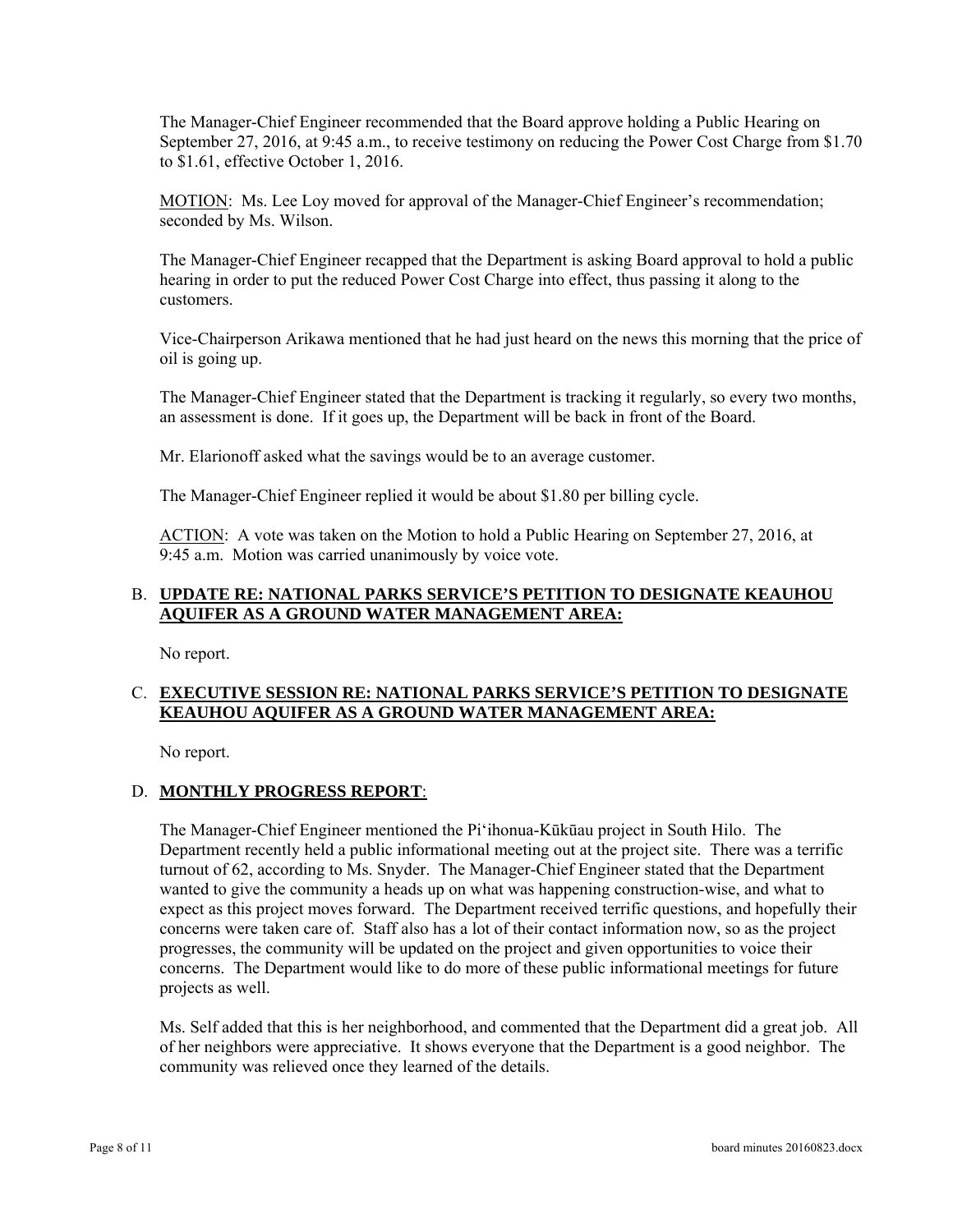Ms. Lee Loy stated that she also attended, and staff did an amazing job in talking to the community and addressing their concerns. It is good for the community, because it alleviated some of their fears, especially about the construction and traffic. There were some imaginative ideas about the color to paint the tank, which were cute takeaways. Everybody did a fantastic job.

The Manager-Chief Engineer also reported on the Lālāmilo Windfarm. The Department is targeting September 28 for a grand opening (time is yet to be determined). He invited the Board to pencil that on their calendars. It is the day after the Water Board meeting. He added it is terrific, not only for the Department, the Board, and the customers, but for the County in general, that the Department has done this kind of project. He did not know any other County utility that has partnered with a windfarm to reduce their electrical costs, and this is just the beginning. He is hoping to see further energy projects coming down the pipeline. If any Board Members have not been up to the site, the Department can coordinate getting there for the event.

Ms. Lee Loy asked about the Santos Lane project. In the progress report, it notes "awaiting approval of construction contract from the State." She asked if the Department has been able to iron out those right-of entry/use-of-entry issues over State lands. She knew the Department had problems in that area in the past, involving the crossing over of State lands.

The Manager-Chief Engineer explained that this project involves funds appropriated by the State Legislature; therefore, the State has to execute the construction contract. There will be no actual award or notice to proceed set as of this time, until that is executed.

Mr. Inaba added that everything on the County side was executed because DWS is administering the project, but it is still through the County. The County sent everything back up to the State Department of Accounting and General Services for final execution.

Ms. Lee Loy noted, then, that this is something separate from the other State right-of-way issues that the Department was struggling with over in the Hāmākua district.

The Manager-Chief Engineer confirmed that. It was a Use and Occupancy Agreement. The Department is still hopeful for the template the Department had executed for the Hāmākua project.

#### E. **REVIEW OF MONTHLY FINANCIAL STATEMENTS:**

Ms. Lee Loy stated that she is very proud that the Department is reducing its cost of water and water pumping, which are passed through to the customers. On the other hand, she wondered if it is impacting monies being generated to complete future CIP projects.

Mr. Sumada replied that the Department is doing well in generating funds for projects, and a big part of that has to do with the water rate study, that increases the rates a little bit over the next five years. That is primarily what it was for. The less the Department pays for power, the more monies are available for construction. At the moment, the Department is doing well in that area.

Mr. Balog asked about the Rider M agreements. He has not heard much about them recently, and asked if the outcome has been good.

Mr. Young stated that he did not have numbers with him today, but the Department has been doing Rider M's for years now. The last numbers he saw were around \$200,000.00 a year, plus or minus. It has been significant.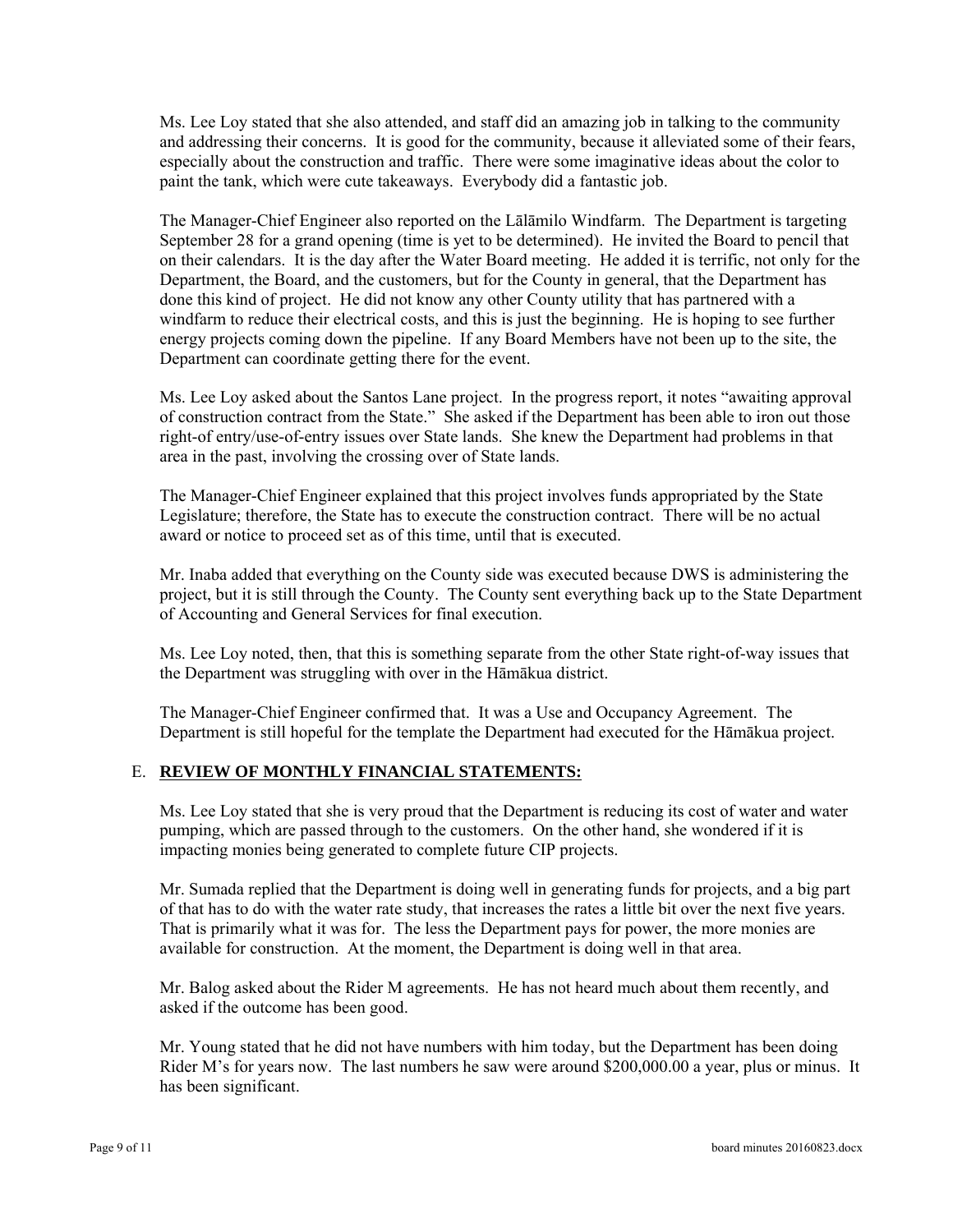Mr. Balog asked if the trend has been going more in favor of the Department. There were a few months where it was always on the Agenda, and the Board heard reports about it, but not lately.

The Manager-Chief Engineer explained that the Department had lost its energy management analyst, but has someone starting up September  $1<sup>st</sup>$ , so the Department will be going back to making quarterly updates for the Board on energy-specific issues, including those Rider M's. Hopefully in the next few months, the Board will see some updated numbers. He recalled it peaked at about \$300,000.00 in savings at one point, but he would not want to guess the trend right now. Rider M has been a successful program for the Department, as long as one of those sources is not utilized during peak times.

## F. **MANAGER-CHIEF ENGINEER'S REPORT:**

The Manager-Chief Engineer reported on some good press, one story on Civil Beat, and the other in Honolulu Business Magazine. Both articles provided good information about water. There was also a press release from the Department of Health, which showed how the Department partnered well with the State Revolving Fund loan program. Out of the other counties, DWS did the most projects. There was a West Hawai'i Today front page article on August 20 headlined "Red flag Raised After What May Have Been Bird Feathers Found Inside Showerhead." Although the Department tried to educate them as much as possible, the paper still felt compelled to run that story based on what was basically hearsay from a single plumber. The Manager-Chief Engineer invited the Board to read the article, and let him know if there were any questions or concerns.

Ms. Iokepa-Moses asked if there was any way, when there is an article that is going to be going out there, for the Department to do its own work inside there.

to keep it that way. The Manager-Chief Engineer stated that the Department does not know for sure when an article is going to go in. They will say they are working on something, and give a deadline for when they need information, but there is no way to know when they will run the article. At the same time, the Department wants to be as upfront with the reporters as possible. The Department has found that as long as it is honest and straightforward, it has had a good relationship with the press; DWS would like

Ms. Iokepa-Moses noted the importance of their report not containing things like "(DWS was) not able to contact," or "no comment."

The Manager-Chief Engineer stated that the Department tries to make a conscientious effort to respect their deadlines, and respond to them. He agreed that "no response" does not come across well.

Mr. Elarionoff asked what has been done about this showerhead situation, on their side. He asked if the point was proven or clarified, if it is in fact bird feathers that were found in the showerhead.

The Manager-Chief Engineer replied that he did not know if there was going to be any follow-up as far as whether that is or is not bird feathers. The Department had its District Supervisor from the area go out and inspect all of the tanks that serve the area. He confirmed that all the vents were intact, and there was no compromise in any of the sanitary seals. He added that if anyone were to look at the Department's facilities, the discharge heads, the construction of boosters, tanks, and wells, an animal cannot get into the system. The Department's employees go out to the sites daily to check chlorine residual, and if anything were amiss at a site, they would bring it to the supervisors' attention and would resolve it right away.